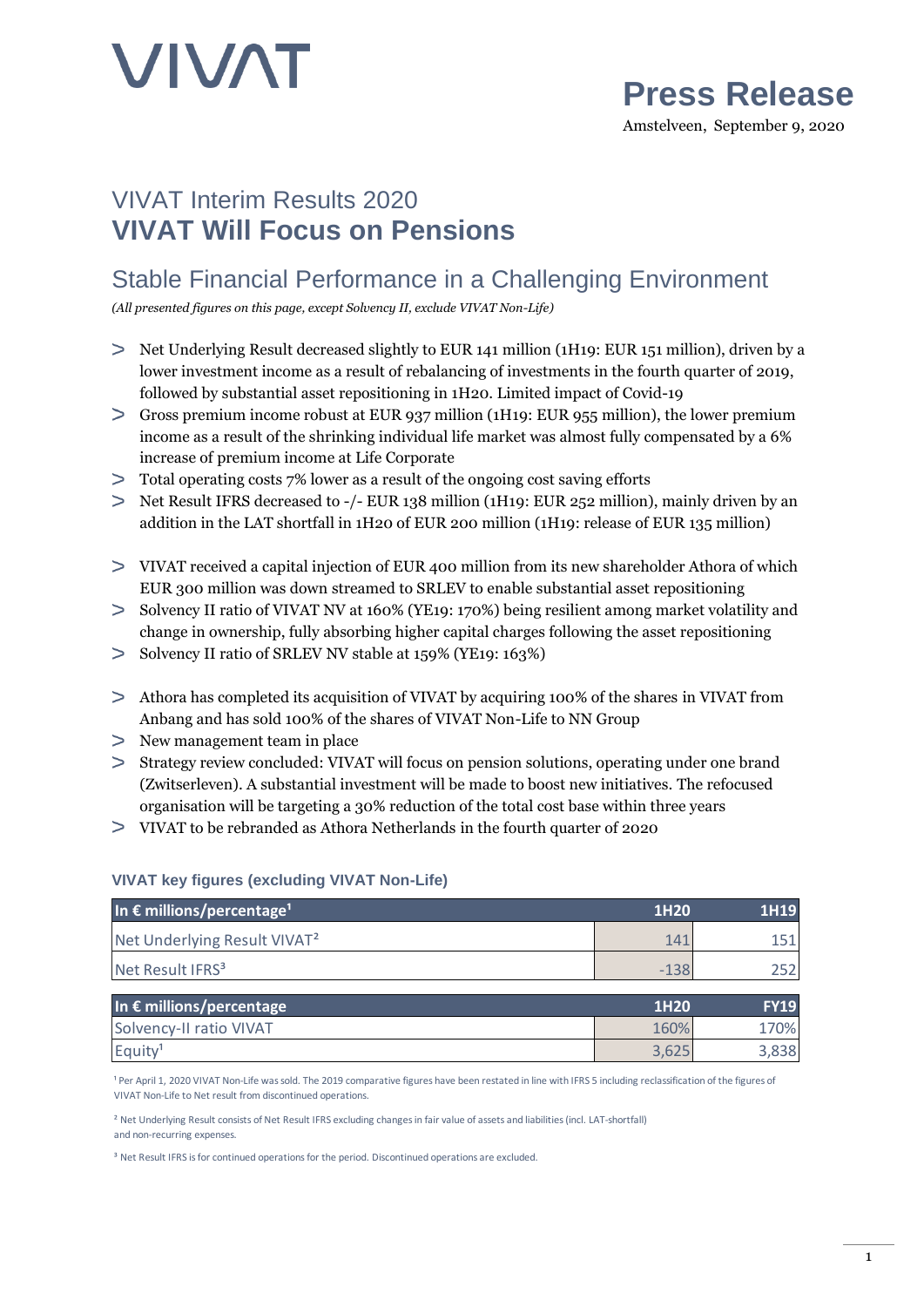#### **Tom Kliphuis, Chairman of VIVAT's Executive Board:**

"Right from the first day after the closing of the acquisition of VIVAT by Athora, we have worked very hard to develop a new strategy for the company. The key word of this new strategy is 'focus'. VIVAT will focus on becoming the number one pension provider in the Netherlands. We will build on our knowledge of the Dutch market, use specific investments skills from Athora and will grow the business under the strong and well known Zwitserleven brand. This enables us to offer best value for money to our customers. Our focus on pensions will create a much simpler organisation. The migration of VIVAT Non-Life to NN requires an adjustment of the organisation, resulting in a lower cost base and a reduction of the number of jobs. At the same time we plan to invest a considerable amount over the next three years in our people, products and systems. Our existing and future customers can expect higher returns and also enjoy an improved service level following the implementation of a fully dedicated service organisation. It is our ambition, together with our distribution partners and our colleagues from Athora to become the champion in pensions.

We will align the VIVAT organisation with the revised strategy and significantly reduce overhead costs through a reduction of support functions and automation initiatives. In addition to the 575 FTE, including 110 external FTE, transferring to NN in the coming 18 months the revised strategy will enable a further reduction of 400 to 500 FTE over the coming 3 years. In total we expect to reduce cost by 30% within 3 years. After close consultation with the works council, VIVAT will start to execute on the new plans as of the fourth quarter of 2020.

VIVAT's financial results were solid despite the Covid-19 pandemic. Our key priorities throughout the pandemic have been to support and ensure the best care for our customers, our employees and other stakeholders while protecting the long-term value of VIVAT.

Our solvency remained stable at 160%. Following the sale of VIVAT Schade and the capital injection by Athora, VIVAT was able to make use of the challenging market conditions to further optimise its investment portfolio while fully absorbing the higher capital charges.

VIVAT showed a stable financial performance. The Net Underlying Result was comparable to the first half of 2019, costs came in lower and we kept strong commercial momentum in Pensions. This was supported by a high retention rate of 84% at Life Corporate, a 30% of new inflow in the Zwitserleven PPI and a steep increase in the sale of direct annuities.

On the 2nd of April it was announced that Athora completed its acquisition of VIVAT by acquiring 100% of the shares in VIVAT from Anbang and has sold 100% of the shares of VIVAT Non-Life to NN Group. With the combined capabilities of VIVAT and Athora, we will be best placed to fulfil our customers' needs and to build further upon our strong market position in pensions. The additional financial resources provided to VIVAT by Athora are highly beneficial to our customers, business partners and employees. Going forward, we will make use of the best practices within Athora Group and create synergies. Simultaneously, together with NN Group, VIVAT is working towards a smooth migration of VIVAT Non-Life into NN.

Finally I wish to thank all of our employees and business partners, for their incredible effort and commitment in supporting our business and providing an undisrupted service to our customers during these challenging times."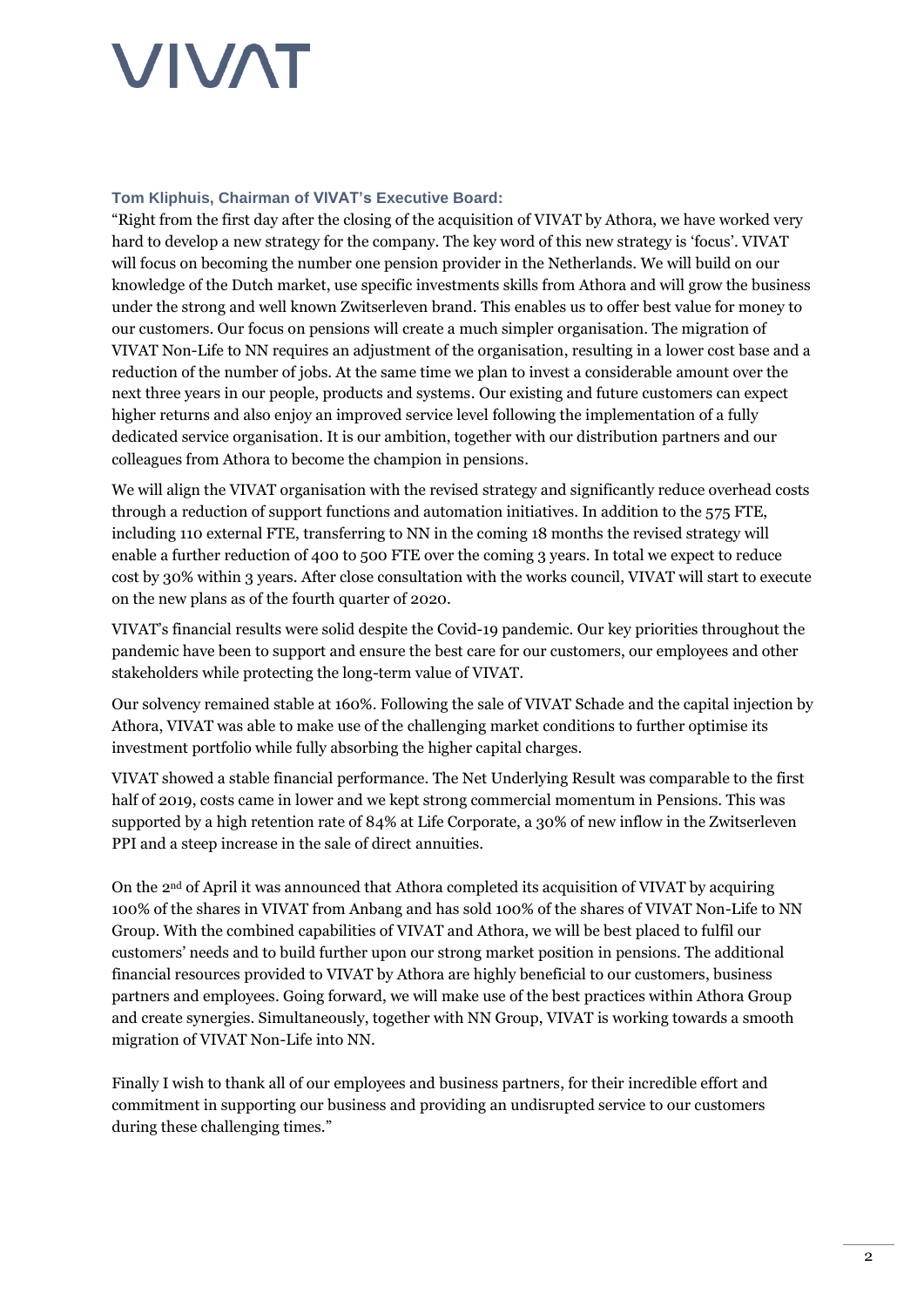### **Strategy Review**

Over the past months VIVAT has conducted a strategy review. The market VIVAT operates in is undergoing fundamental change, further accelerated by the pension reform. In addition, the sale of the Non-Life business, requires and enables the operating model to be made less complex and more efficient. This creates an opportunity for VIVAT to become a fully focused pension provider, supported by a dedicated service organisation combined with strong investment capabilities. Also a substantial investment will be made to boost new initiatives, amongst others in the areas of automation and improving portals. All our customers will benefit from this renewed focus.

VIVAT will simplify its product portfolio and focus on pension solutions. The ambition is to become the number one pension provider in the Netherlands, offering the best value for money. Three growth areas will be targeted: pension savings, retirement solutions and pension buy-outs. All new products will be sold under the strong Zwitserleven brand.

Following the company's revised strategy and the sale of VIVAT Non-Life, overhead costs need and will be reduced as fewer and smaller support functions are needed and automation initiatives will be initiated or accelerated. 575 FTE, of which 110 is external staff, are allocated to NN which will move over in the coming one and a half year. As a result of the refocused and smaller organisation, another 400 to 500 FTE reduction is foreseen over the coming 3 years. This will be a combination of unfilled vacancies, natural attrition and a reduction in external and internal FTE. Together with all other defined cost savings initiatives, it is envisaged that this will lead to a 30% lower cost base within three years. VIVAT is committed to conducting these reductions with care and in close consultation with the works council.

VIVAT will safeguard and further enhance its social responsible investing credentials, and continues to embed sustainable insurance and corporate social responsibility practices in the organisation.

Going forward VIVAT will make use of the best practices within Athora Group and create synergies. VIVAT will start to execute on the new plans as of the fourth quarter of 2020 and will then also be rebranded to Athora Netherlands, the new name for the holding company.

### **Covid-19**

VIVAT's main concern throughout the pandemic has been to support and ensure the best care for customers, employees and other stakeholders. As a result of VIVAT's digitisation efforts in previous years and relatively high prevalence of working from home, the company experienced limited operational issues during the Covid-19 Lockdown. This enabled VIVAT to meet its customer service levels and all processes performed well. VIVAT helped customers with financial problems where it could, although very limited requests for payment deferrals were received. The impact of Covid-19 on the results was limited. VIVAT will continue to closely monitor the development of the coronavirus outbreak and the impact on its financial and operational conditions.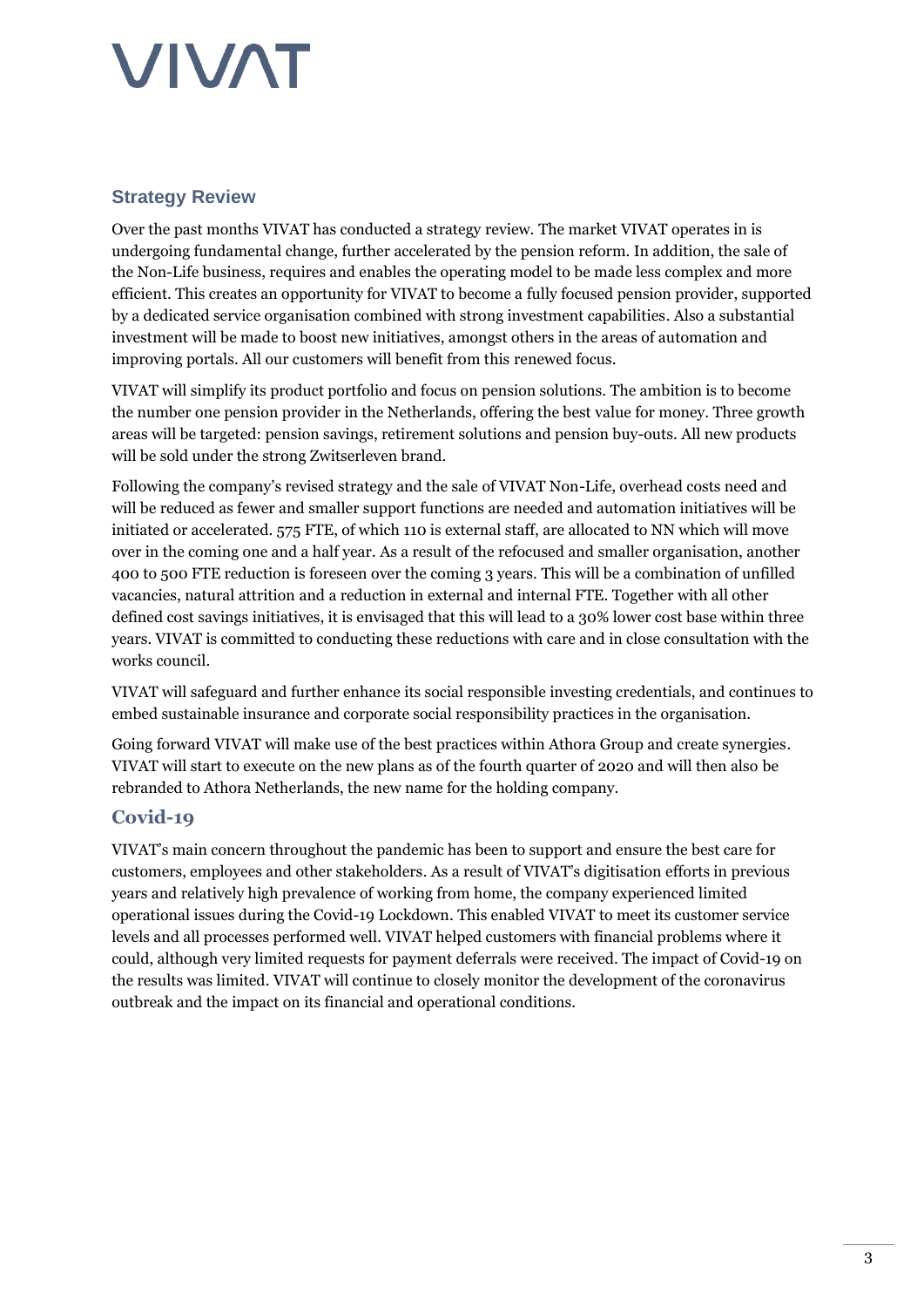### **Financial Result Continued Operations**

| In $\epsilon$ millions <sup>1</sup> | 1H20   | 1H19 |
|-------------------------------------|--------|------|
| <b>Result</b>                       |        |      |
| <b>Premium Income</b>               | 937    | 955  |
| Direct Investment Income            | 586    | 655  |
| Operating expenses <sup>2</sup>     | 117    | 126  |
| Net underlying result VIVAT         | 141    | 151  |
| <b>Net Result IFRS</b>              | $-138$ | 252  |

<sup>1</sup> Per April 1, 2020 VIVAT Non-Life was sold. The 2019 comparative figures have been restated in line with IFRS 5 including reclassification of the figures of<br>VIVAT Non-Life to Net result from discontinued operations.<br><sup>2</sup> VIVAT Non-Life to Net result from discontinued operations.

The Net Result IFRS decreased by EUR 390 million compared to 2019 mainly driven by an addition in the LAT shortfall in the first half of 2020 of EUR 200 million versus a release of the LAT shortfall of EUR 135 million in the first half of 2019.

The Net Underlying Result is EUR 10 million lower in the first half of 2020 mainly driven by the effects of rebalancing of investments (selling off US High Yield bonds) that occurred in Q4 of 2019, followed by substantial asset repositioning in the first half of 2020.

Premium income decreased slightly by EUR 18 million from EUR 955 million to EUR 937 million. Premium income of Individual Life declined as a result of the shrinking market, while premium income of Life Corporate increased by 6%.

Operating expenses decreased by 7% underpinned by continuous cost savings efforts.

The reconciliation of the net underlying result to net result IFRS is presented in the table below:

| In $\epsilon$ millions                             | 1H <sub>20</sub> | 1H19  |
|----------------------------------------------------|------------------|-------|
| <b>Net Underlying Result VIVAT</b>                 | 141              | 151   |
| 1) Change LAT-shortfall Life in P&L                | $-200$           | 135   |
| 2) Other (un)realised changes in fair value of A/L | $-79$            | $-34$ |
| 3) One-offs and Non operating expenses and profits |                  |       |
| <b>Net Result IFRS VIVAT</b>                       | $-138$           | 252   |

The downturn in the change of the LAT-shortfall Life in the first half year of 2020 was driven by widening spread developments on investments and the annual decrease of the UFR by 15 basis points. In the first half year of 2019 the LAT-shortfall was also negatively impacted by the decrease of the UFR by 15 basis points, however this was offset by favorable market developments in interest and spreads.

Other (un)realised changes in fair value of assets and liabilities in the first half of 2020 were negatively impacted by the tender of the senior debt and negative unrealised results on value changes of derivatives. The negative result in first half of 2019 was mainly impacted by unrealised results on value changes of derivatives.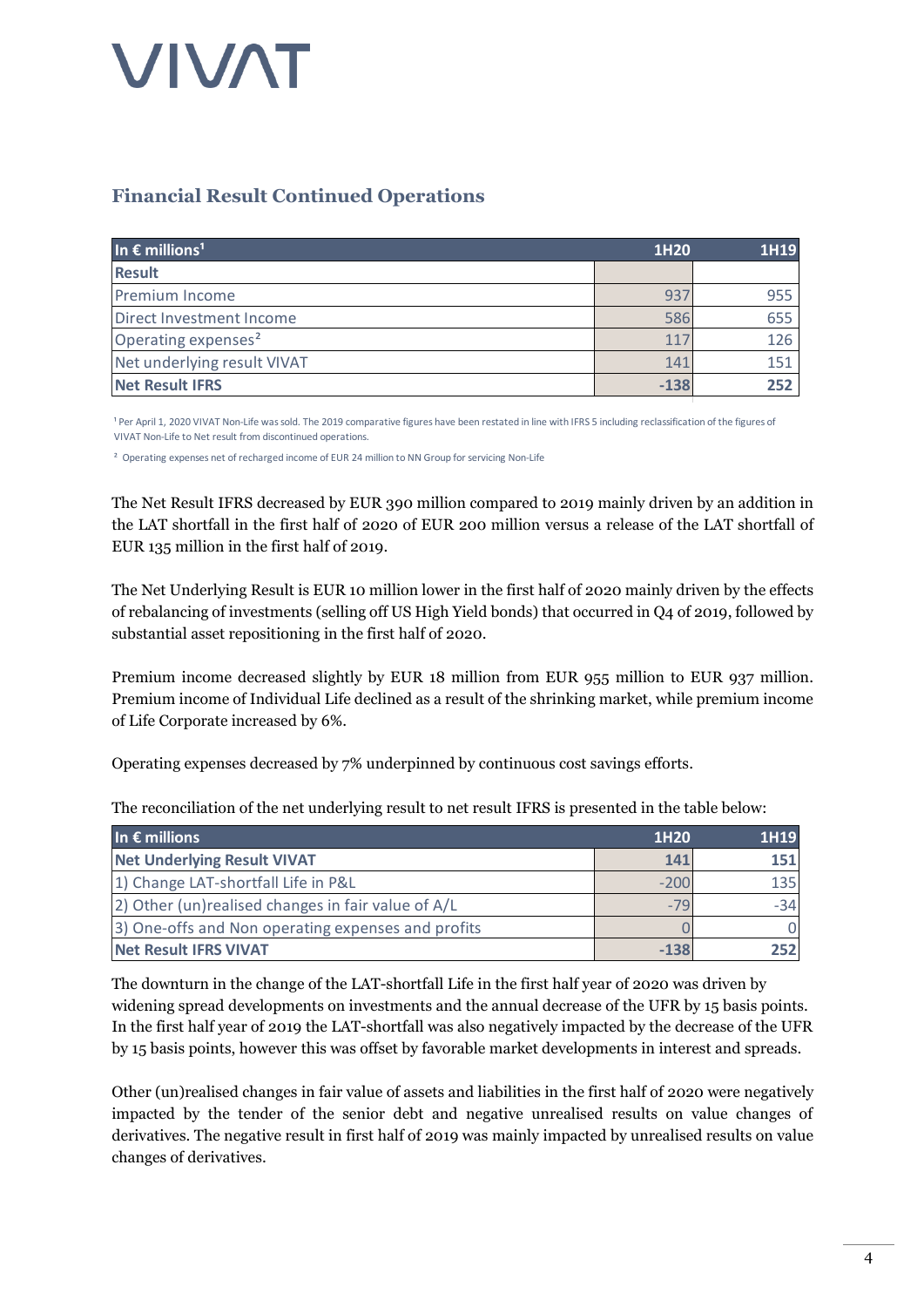No one-offs and non-operating expenses and profits were reported in the first half year of 2020 and 2019.

### **Financial Result per Segment**

#### **Life Corporate**

| In $\epsilon$ millions                              | 1H20   | 1H19 |
|-----------------------------------------------------|--------|------|
| <b>Result</b>                                       |        |      |
| <b>Gross Premium Income</b>                         | 595    | 561  |
| Premium contributions Zwitserleven PPI <sup>1</sup> | 89     | 68   |
| Direct Investment income                            | 350    | 385  |
| <b>Operating expenses</b>                           | 44     | 48   |
| <b>Net Result IFRS</b>                              | $-157$ | 190  |
| <b>Net Underlying Result</b>                        | 98     | 105  |

<sup>1</sup> Premium contributions Zwitserleven PPI is not part of the P&L of LC.

Life Corporate continued its commercial growth in 2020. Despite the challenging market environment, the first half of 2020 saw positive commercial accomplishments. Gross Premium Income of EUR 595 million increased 6% compared to 2019. Despite the Covid-19 pandemic, the retention rate fell marginally from 87% to 84%. The new production of direct annuities showed a significant increase whilst the annualised inflow of the Zwitserleven PPI grew from EUR 68 million to EUR 89 million, a 30% increase in volume.

Despite the growth in gross premium income, the operating expenses decreased by EUR 4 million to EUR 44 million.

The Net Result IFRS decreased to -/- EUR 157 million and the NUR decreased by 7% to EUR 98 million, primarily driven by the drop in investment income resulting from the rebalancing of investments at the end of 2019.

All elements that affect the LAT of SRLEV NV are allocated to Life Corporate. This is an important driver of the IFRS result of Life Corporate. The Net Result IFRS of Life Corporate in 2020 was negatively influenced by an addition to the LAT shortfall of -/- EUR 200 million, compared to a positive LAT impact of EUR 135 million in the first half of 2019 primarily as a result of market movements.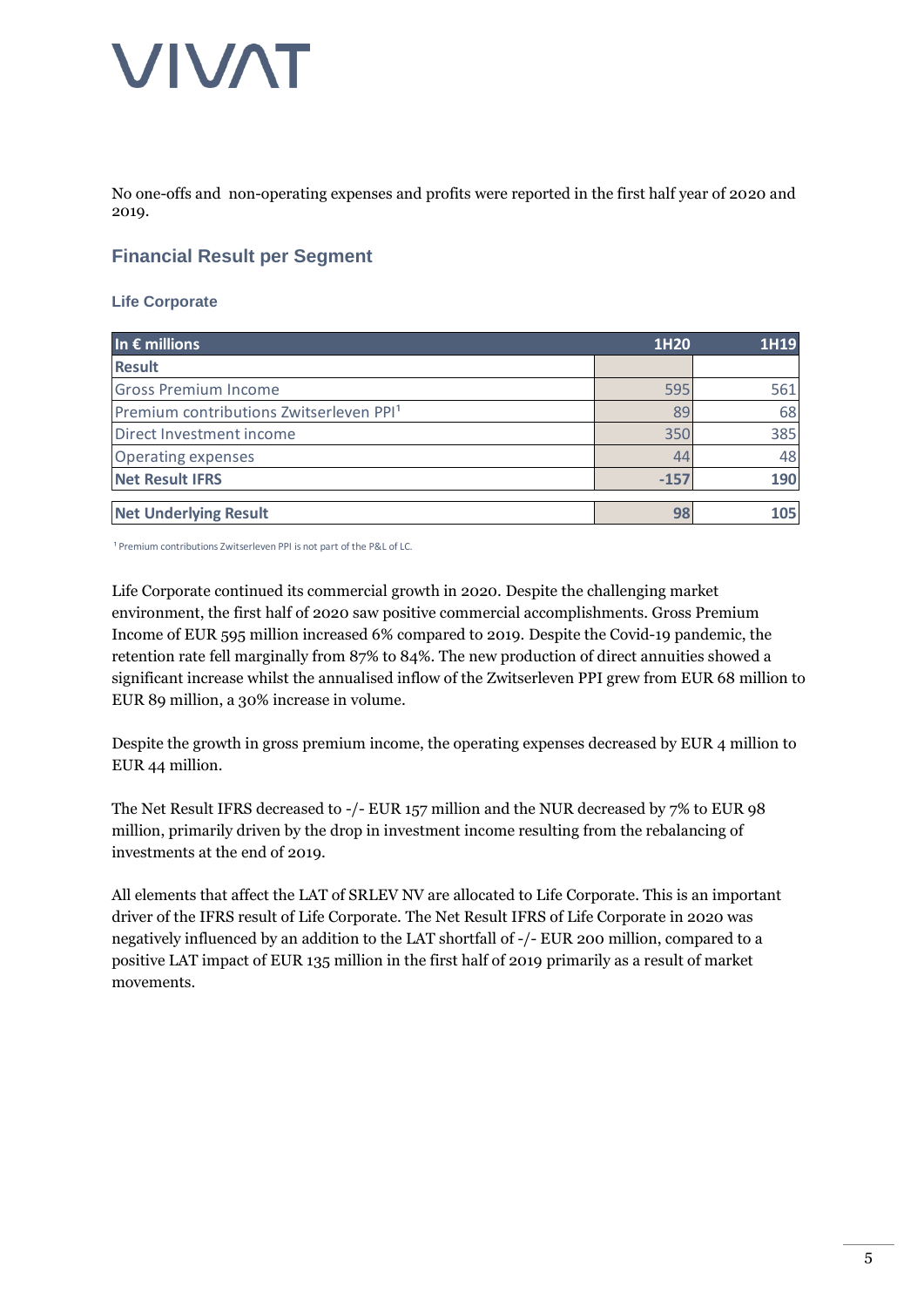#### **Individual Life**

| In $\epsilon$ millions       | 1H20 | 1H19 |
|------------------------------|------|------|
| <b>Result</b>                |      |      |
| <b>Gross Premium Income</b>  | 345  | 398  |
| Direct Investment income     | 234  | 252  |
| <b>Operating expenses</b>    | 38   | 43   |
| <b>Net Result IFRS</b>       | 57   | 58   |
| <b>Net Underlying Result</b> | 53   | 54   |

Facing challenging economic circumstances Individual Life managed to deliver stable results. Gross premium income decreased by 13% from the same period last year, mainly as a result of the shrinking individual life market in the Netherlands and lower sales of immediate annuities. Operating expenses were EUR 5 million lower compared to the first half of previous year as a result of continuing digitalisation efforts and the portfolio run-off.

The Net Underlying Result of EUR 53 million is marginally lower compared to the previous year, mainly due to lower direct investment income as a result of the portfolio run-off in combination with the low interest rate environment.

Net Result IFRS is in line with the result in the first half year of 2019 at EUR 57 million.

#### **ACTIAM**

| In $\epsilon$ millions               | 1H20 | 1H19 |
|--------------------------------------|------|------|
| <b>Result</b>                        |      |      |
| Fee and commission income            | 31   | 32   |
| Fee and commission expenses          | 12   | 14   |
| Net fee and commission income        | 19   | 18   |
| <b>Operating expenses</b>            | 22   | 26   |
| <b>Net Result IFRS</b>               | $-2$ | -6   |
| <b>Net Underlying Result</b>         | $-2$ | -6   |
| Assets Under Management (€ billions) | 59.6 | 60.5 |

The Net Result IFRS improved by EUR 4 million compared to the first half of 2019, and amounts to a loss of EUR 2 million. The decrease of losses is driven by lower outsourcing costs, custodian costs and distribution costs, as well as savings associated with the optimisation of organisational efficiency. This positive effect is partly offset by a reduction in asset management fees following a reduction in assets under management. This is due to the notification of a partial termination by a prominent distributor (as announced at the end of last year), offset by positive market movements. As of 30 June 2020, total Assets under Management was EUR 59.6 billion.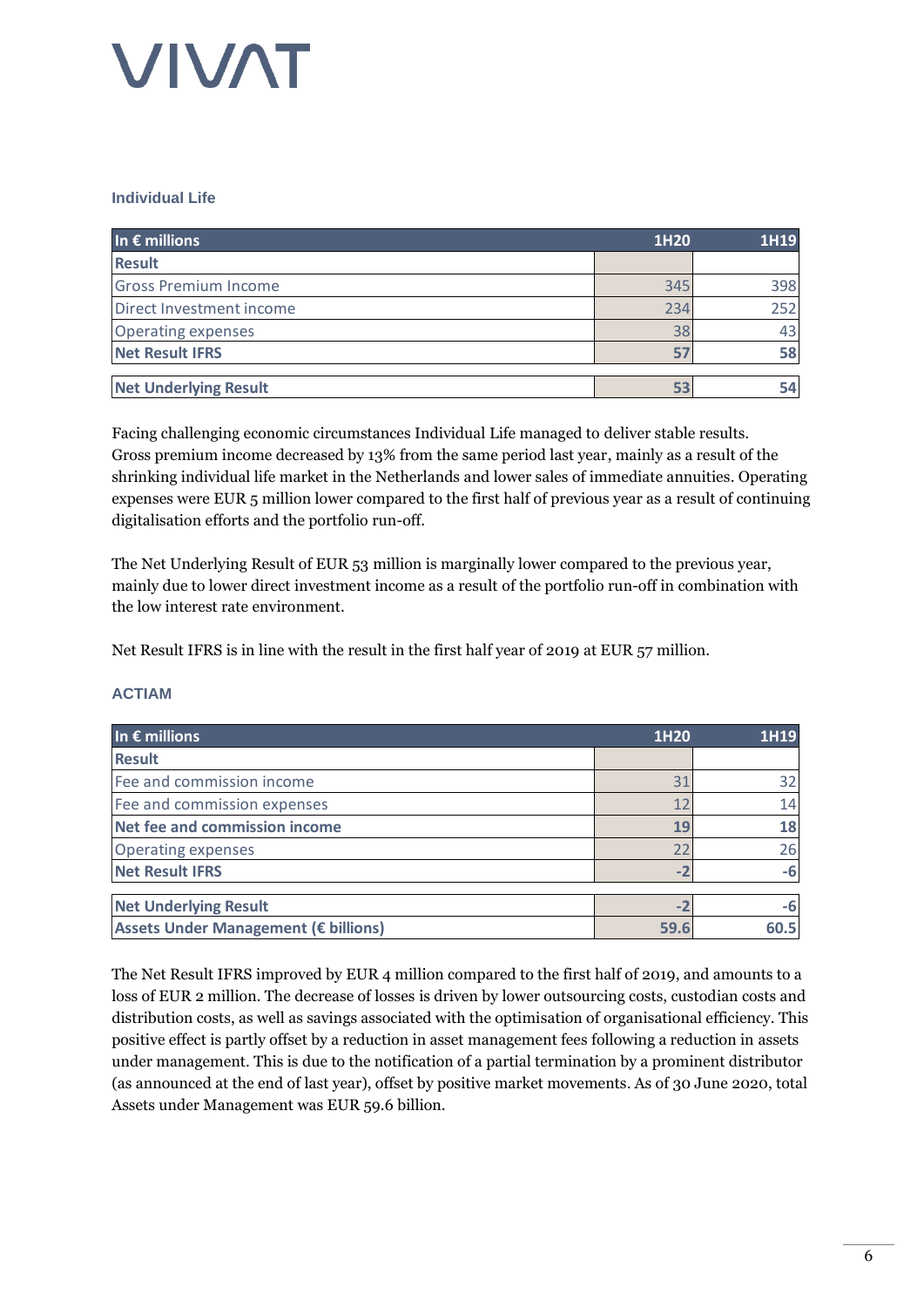#### **Holding**

| In $\epsilon$ millions                     | 1H20  | 1H19 |
|--------------------------------------------|-------|------|
| <b>Result</b>                              |       |      |
| Net fee and commission income <sup>1</sup> |       |      |
| Direct Investment income                   |       |      |
| Operating expenses <sup>1</sup>            | 15    | 10   |
| Other interest expenses                    |       |      |
| <b>Net Result IFRS</b>                     | $-36$ | 10   |
|                                            |       |      |
| <b>Net Underlying Result</b>               |       |      |

<sup>1</sup> Net fee and commission income and Operating expenses net of recharged income of EUR 24 million to NN Group for servicing Non-Life.

The lower Net Underlying Result was mainly driven by increased operating expenses incurred as a result of strategic projects related to the acquisition of VIVAT by Athora.

Direct investment income was EUR 18 million lower mainly due to the decision of SRLEV not to pay the coupon payment on the internal restricted Tier 1 loan provided by VIVAT NV. VIVAT NV down streamed EUR 300 million of the EUR 400 million capital injection of Athora into SRLEV to enable the substantial asset repositioning. Other interest expenses increased as a result of the tender of Senior Debt.

The Net Result IFRS decreased by EUR 46 million in the first half year of 2020 compared to last year and amounts to -/- EUR 36 million. The result was impacted by a negative result recorded on the tender of Senior Debt (EUR 29 million) and SRLEV not paying the coupon on the Tier 1-loan (EUR 20 million).

### **Capital Management**

| In $\epsilon$ millions/percentage | 1H <sub>20</sub> | <b>FY19</b> |
|-----------------------------------|------------------|-------------|
| Eligible own funds VIVAT NV       | 4,590            | 4,340       |
| <b>Consolidated Group SCR</b>     | 2,873            | 2,548       |
| Solvency II ratio VIVAT NV        | 160%             | 170%        |
| Eligible own funds SRLEV NV       | 4,396            | 3,697       |
| <b>Consolidated SRLEV SCR</b>     | 2,767            | 2,275       |
| Solvency II ratio SRLEV NV        | 159%             | 163%        |

The Solvency II ratio of VIVAT decreased from 170% at the end of 2019 to 160% at the end of June 2020. This figure does not take into account potential dis-synergies following the transfer of VIVAT Schade and any relevant management actions.

VIVAT received a EUR 400 million share premium contribution from Athora following the acquisition which had a positive impact of 14%-point. This enabled VIVAT to further reposition its asset portfolio. VIVAT used the market conditions in the first half of the year to invest in EUR 5 billion of targeted high-quality investment grade and predominantly senior credits with the aim to increase investment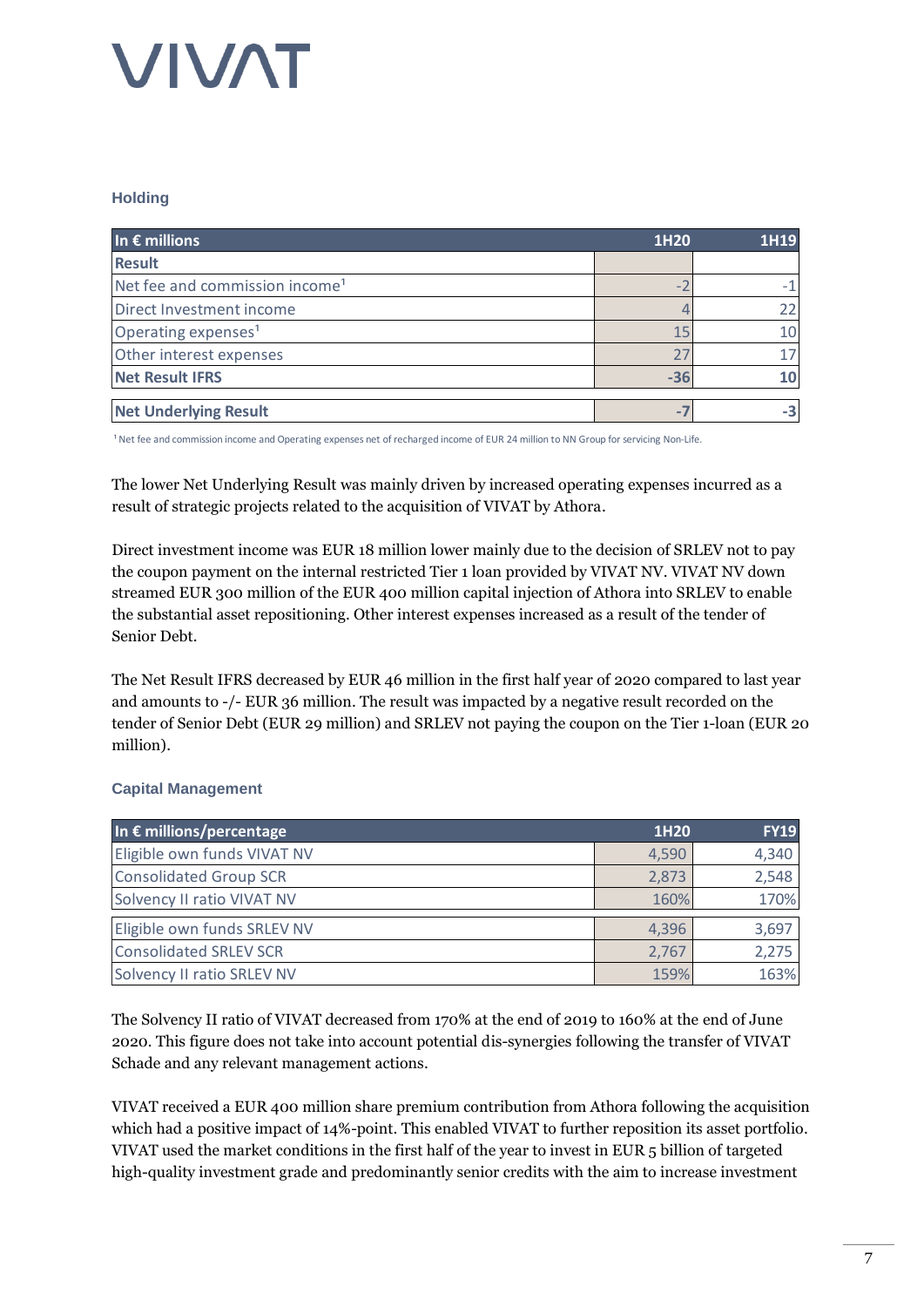income going forward. These investments were primarily funded by sovereign bonds and cash. The accompanying increase in required capital led to a 24%-point decrease in the Solvency II ratio.

The transfer of VIVAT Schade to NN Group following the sale of VIVAT to Athora had a negative impact of 6%-point on the Solvency II ratio, as the decrease in required capital did not offset the decrease in own funds.

The decrease in the level of the UFR with 15 bps to 3.75% had a negative impact of 3%-point.

Capital generation was -/-2%-point, as due to the decrease in interest rates the negative impact of the UFR drag increased. Following the substantial asset repositioning in the first half of 2020, capital generation is expected to improve going forward.

Market impacts had a positive impact of 14%-point on the Solvency II ratio. The positive impact of the increase in the VA from 7 bps to 19 bps was partly offset by the impact of spread movements, resulting in a net impact of +9%-point. The decrease in interest rates and other movements had a positive impact of 5%-point.

The interest rate shock used to calculate the SCR interest rate risk switched from the interest up to the interest down scenario. This resulted in a decrease in diversification benefits when calculating the SCR with a negative impact of 8%-point.

The Solvency II ratio of SRLEV decreased from 163% to 159%. The drivers of the reduction in the Solvency II ratio of SRLEV are similar to that of VIVAT. SRLEV received EUR 300 million capital from VIVAT in the form of a EUR 200 million share premium contribution and a EUR 100 million Tier 1 loan.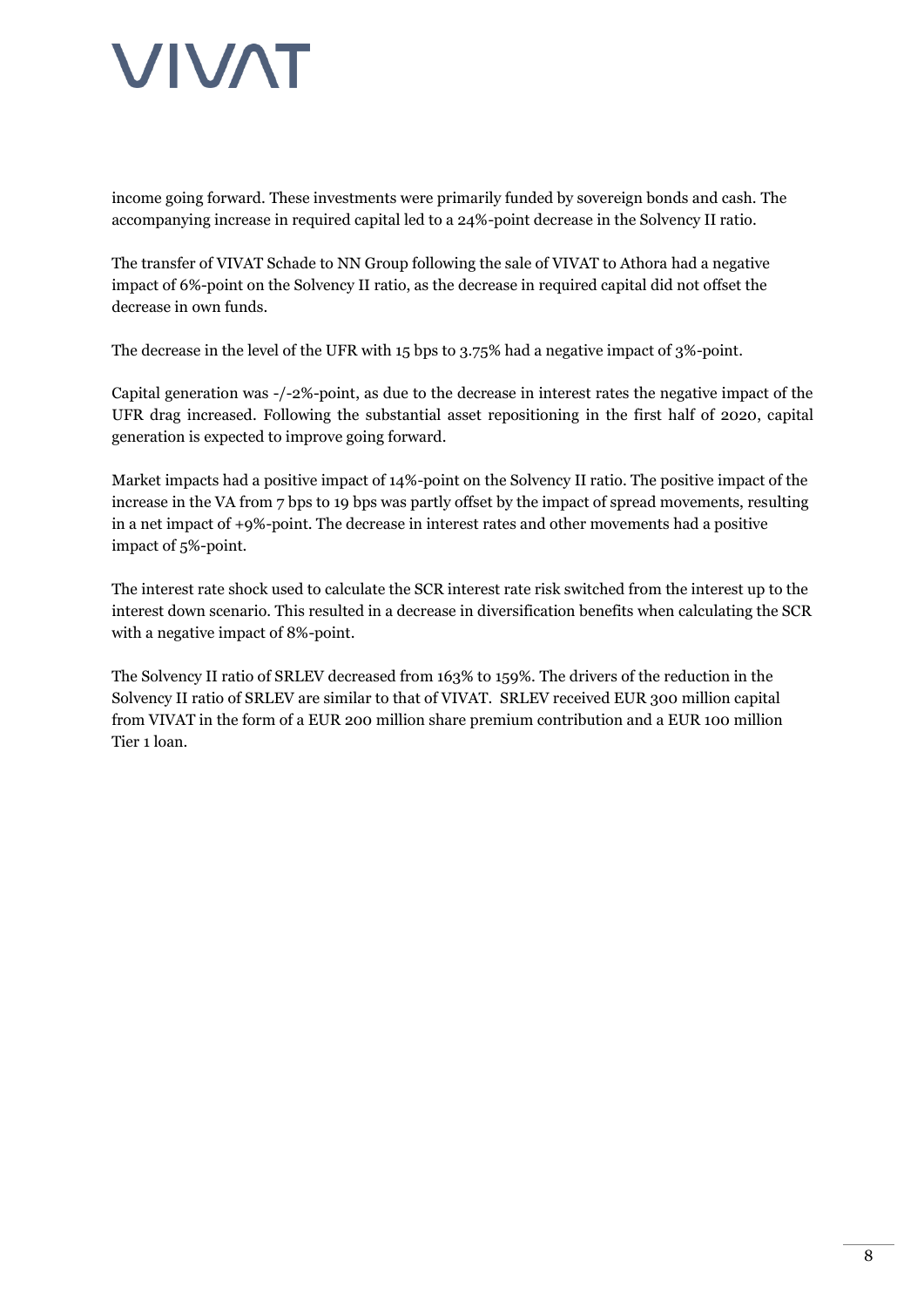### **Statement of Financial Position VIVAT Excluding Non-Life in FY19**

| In $\epsilon$ millions                               | 1H20   | <b>FY19</b> |
|------------------------------------------------------|--------|-------------|
| <b>Assets</b>                                        |        |             |
| Investments                                          | 41,733 | 40,127      |
| Investments for account of policyholders             | 12,953 | 13,520      |
| Investments for account of third parties             | 1,664  | 1,045       |
| Loans and advances due from banks                    | 695    | 712         |
| Cash and cash equivalents                            | 315    | 305         |
| <b>Equity</b>                                        |        |             |
| <b>Shareholders equity</b>                           | 3,325  | 3,538       |
| Holders of other equity instruments                  | 300    | 300         |
| <b>Total equity</b>                                  | 3,625  | 3,838       |
| <b>Liabilities</b>                                   |        |             |
| <b>Insurance liabilities</b>                         | 50,531 | 49,005      |
| Subordinated debt                                    | 868    | 868         |
| <b>Borrowings</b>                                    | 61     | 645         |
| Liabilities investments for account of third parties | 1,664  | 1,045       |
| Amounts due to banks                                 | 4,613  | 2,751       |

#### **Assets**

Investments for own account have increased in 2020 by EUR 1.6 billion. Main inflows originated from higher received cash collateral for derivatives and increased prices of investments due to decreased market interest rates.

The decrease of investments for account of policyholders was mainly driven by lower market value of equities.

### **Shareholders' Equity**

Shareholders' equity decreased due to a dividend upstream after the sale of P&C business -/- EUR 416 million, the net loss for the period of -/- EUR 110 million and changes in revaluation and other reserves -/- EUR 87 million, offset by capital injection by the shareholder of EUR 400 million.

### **Liabilities**

Insurance liabilities increased in the first half of 2020 mainly as a result of decreased market interest rates. Amounts due to banks increased mainly as a result of higher received cash collateral for derivatives. Borrowings decreased as a result of the successful tender offer of subordinated notes.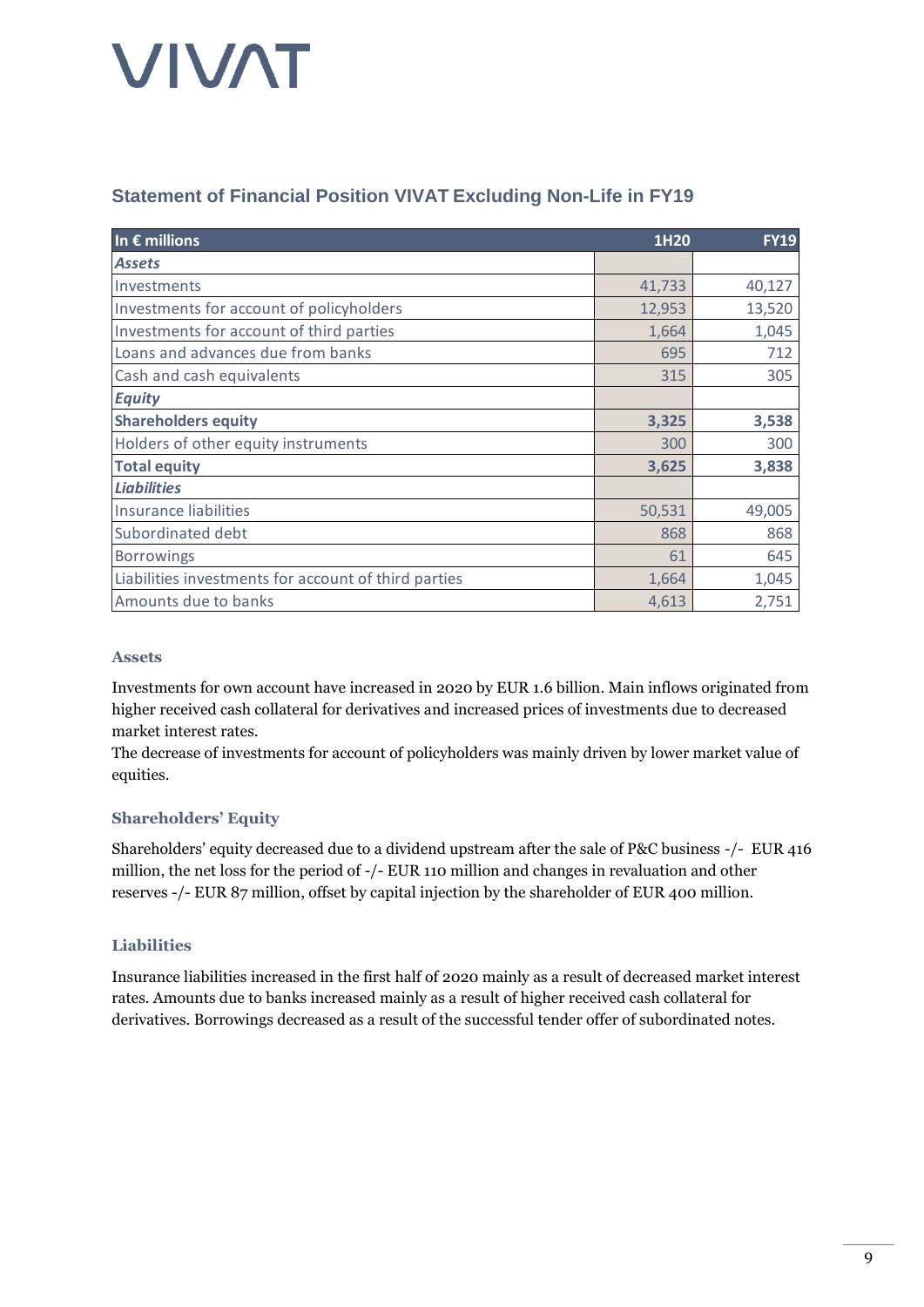### **Consolidated Statement of Financial Position VIVAT NV**

| In $\epsilon$ millions <sup>1</sup>                  | 1H20     | <b>FY19</b>    |
|------------------------------------------------------|----------|----------------|
| <b>Assets</b>                                        |          |                |
| Property and equipment                               | 55       | 62             |
| Investments in associates                            | 39       | 37             |
| Investment property                                  | 486      | 460            |
| Investments                                          | 41,733   | 41,572         |
| Investments for account of policyholders             | 12,953   | 13,520         |
| Investments for account of third parties             | 1,664    | 1,045          |
| <b>Derivatives</b>                                   | 5,102    | 3,102          |
| Deferred tax assets                                  | 518      | 449            |
| Reinsurance share                                    | 37       | 111            |
| Loans and advances due from banks                    | 695      | 712            |
| Corporate income tax                                 | 33       | $\overline{2}$ |
| Other assets                                         | 338      | 262            |
| Cash and cash equivalents                            | 315      | 351            |
| <b>Total assets</b>                                  | 63,968   | 61,685         |
|                                                      |          |                |
| <b>Equity and liabilities</b>                        |          |                |
| Share capital <sup>2</sup>                           | $\Omega$ | 0              |
| <b>Reserves</b>                                      | 3,325    | 3,538          |
| <b>Shareholders equity</b>                           | 3,325    | 3,538          |
| Holders of other equity instruments                  | 300      | 300            |
| <b>Total equity</b>                                  | 3,625    | 3,838          |
| Subordinated debt                                    | 868      | 868            |
| <b>Borrowings</b>                                    | 61       | 645            |
| <b>Insurance liabilities</b>                         | 50,531   | 50,088         |
| Liabilities investments for account of third parties | 1,664    | 1,045          |
| Provision for employee benefits                      | 624      | 629            |
| Other provisions                                     | 15       | 15             |
| <b>Derivatives</b>                                   | 1,045    | 676            |
| Amounts due to banks                                 | 4,613    | 2,803          |
| <b>Other liabilities</b>                             | 922      | 1,078          |
| <b>Total equity and liabilities</b>                  | 63,968   | 61,685         |

<sup>1</sup> The FY 2019 figures contain VIVAT Schadeverzekeringen NV

<sup>2</sup> The issued and paid up share capital of VIVAT NV is  $\epsilon$  238.500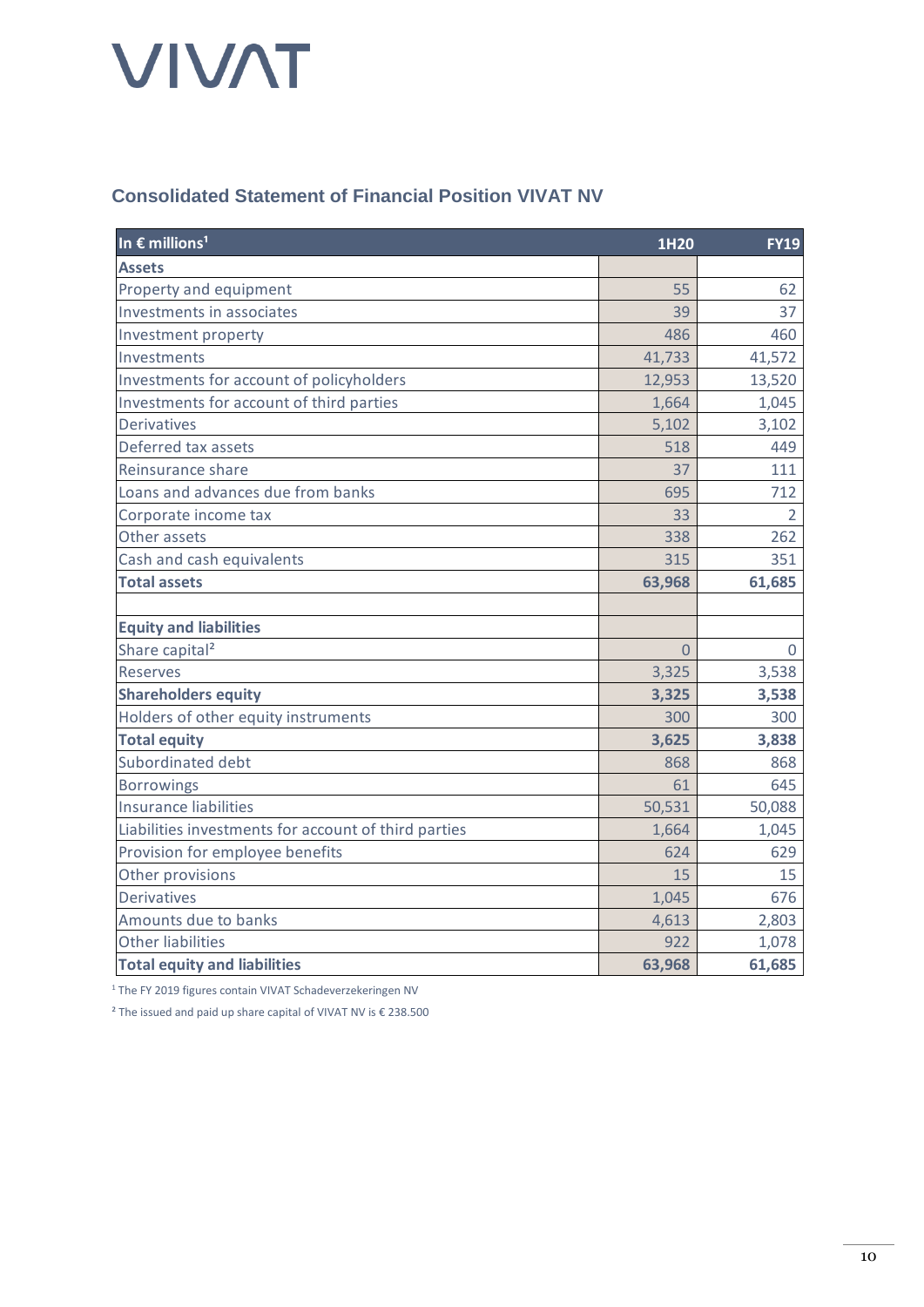### **Consolidated Statement of Profit or Loss VIVAT NV incl. VIVAT Non-Life**

| In $\epsilon$ millions                                              | 1H20         | 1H19           |
|---------------------------------------------------------------------|--------------|----------------|
| Income                                                              |              |                |
| Premium income                                                      | 937          | 955            |
| Less: Reinsurance premiums                                          | 125          | 99             |
| <b>Net premium income</b>                                           | 812          | 856            |
| Fee and commission income                                           | 55           | 33             |
| Fee and commission expense                                          | 8            | 8              |
| Net fee and commission income                                       | 47           | 25             |
| Share in result of associates                                       | $\mathbf{1}$ | $-1$           |
| Investment income                                                   | 723          | 647            |
| Investment income / expenses for account of policyholders           | $-343$       | 1,358          |
| Result on investments for account of third parties                  | $-86$        | 97             |
| Result on derivatives                                               | 1,510        | 1,594          |
| <b>Total income</b>                                                 | 2,664        | 4,576          |
| <b>Expenses</b>                                                     |              |                |
| <b>Technical claims and benefits</b>                                | 2,726        | 2,562          |
| Charges for account of policyholders                                | $-32$        | 1,409          |
| Acquisition costs for insurance activities                          | 8            | 8              |
| Result on liabilities from investments for account of third parties | $-86$        | 97             |
| <b>Staff costs</b>                                                  | 103          | 92             |
| Depreciation and amortisation of non-current assets                 | 3            | $\overline{3}$ |
| Other operating expenses                                            | 35           | 31             |
| <b>Impairment losses</b>                                            | 11           | $\mathbf{1}$   |
| Other interest expenses                                             | 66           | 51             |
| <b>Total expenses</b>                                               | 2,834        | 4,254          |
| <b>Result before taxation</b>                                       | $-170$       | 322            |
| Tax expense                                                         | $-32$        | 70             |
| Net result continued operations for the period                      | $-138$       | 252            |
| Net result from discontinued operations <sup>1</sup>                | 60           | 27             |
| Net result for the period                                           | $-78$        | 279            |
|                                                                     |              |                |
| <b>Net Underlying Result</b>                                        | 139          | 161            |

<sup>1</sup> Per April 1, 2020 VIVAT Non-Life was sold. The 2020 YTD results and sale result of VIVAT Non-Life are classified under Net result from discontinued operations. The 2019 comparative figures have been restated in line with IFRS 5 including reclassification of the figures of VIVAT Non-Life to Net result from discontinued operations.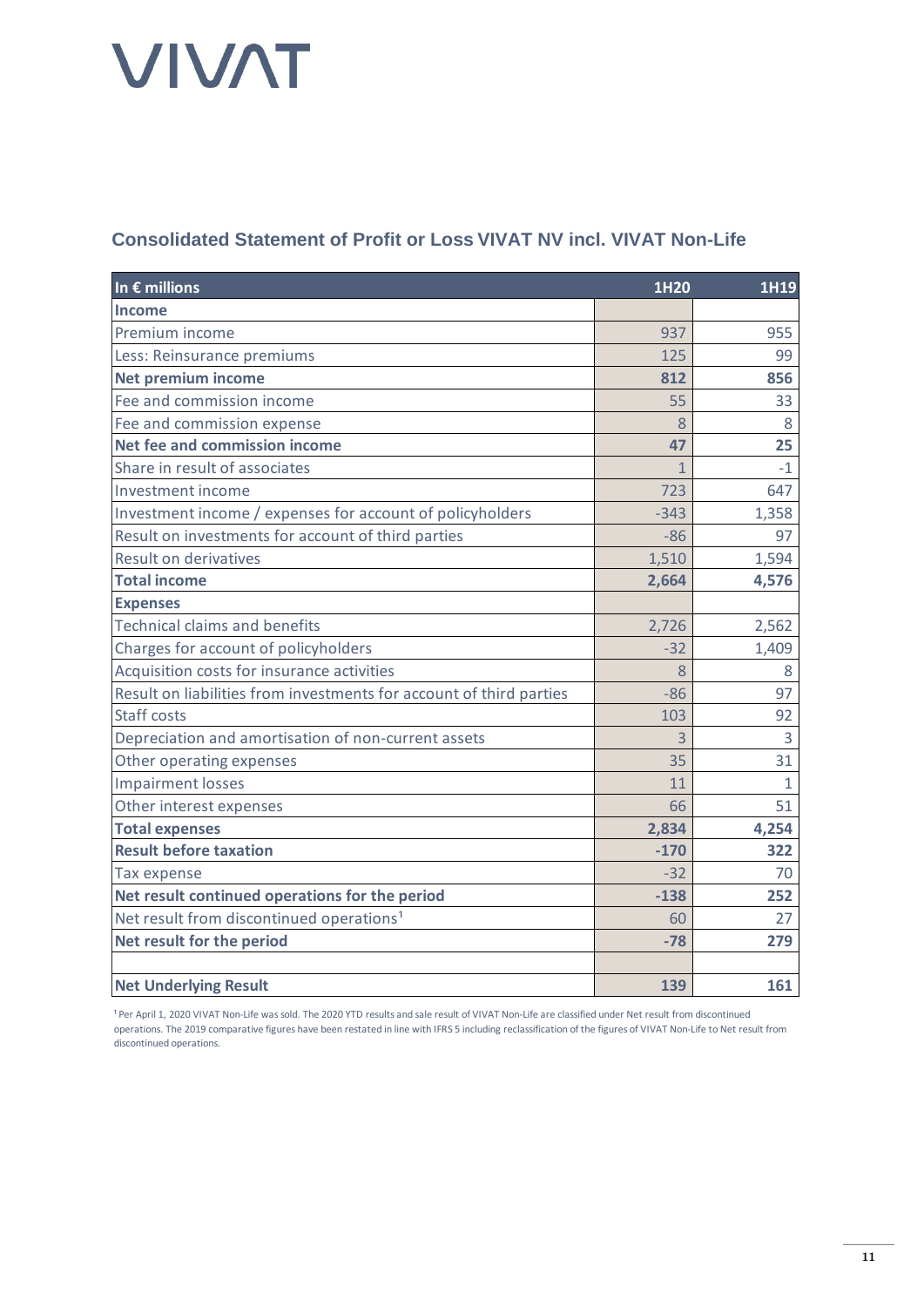#### **Result from Discontinued Operations (VIVAT Non-Life)**

| In $\epsilon$ millions <sup>1</sup>                 | 1H20   | 1H19  |
|-----------------------------------------------------|--------|-------|
| <b>Result</b>                                       |        |       |
| <b>Gross Premium Income</b>                         | 207    | 379   |
| Direct Investment income                            |        | 8     |
| <b>Operating expenses</b>                           | 26     | 56    |
| Net operating result from discontinued operations   | 4      | 27    |
| Gain on disposal                                    | 56     | 0     |
| <b>Net Result IFRS from discontinued operations</b> | 60     |       |
|                                                     |        |       |
| <b>Net Underlying Result</b>                        | $-2$   |       |
| <b>Combined Ratio (COR)</b>                         | 101.2% | 96.0% |

<sup>1</sup> The 1H20 figures from VIVAT Non-Life contain the results of Q1 2020 and the gain on disposal to NN in Q2 2020.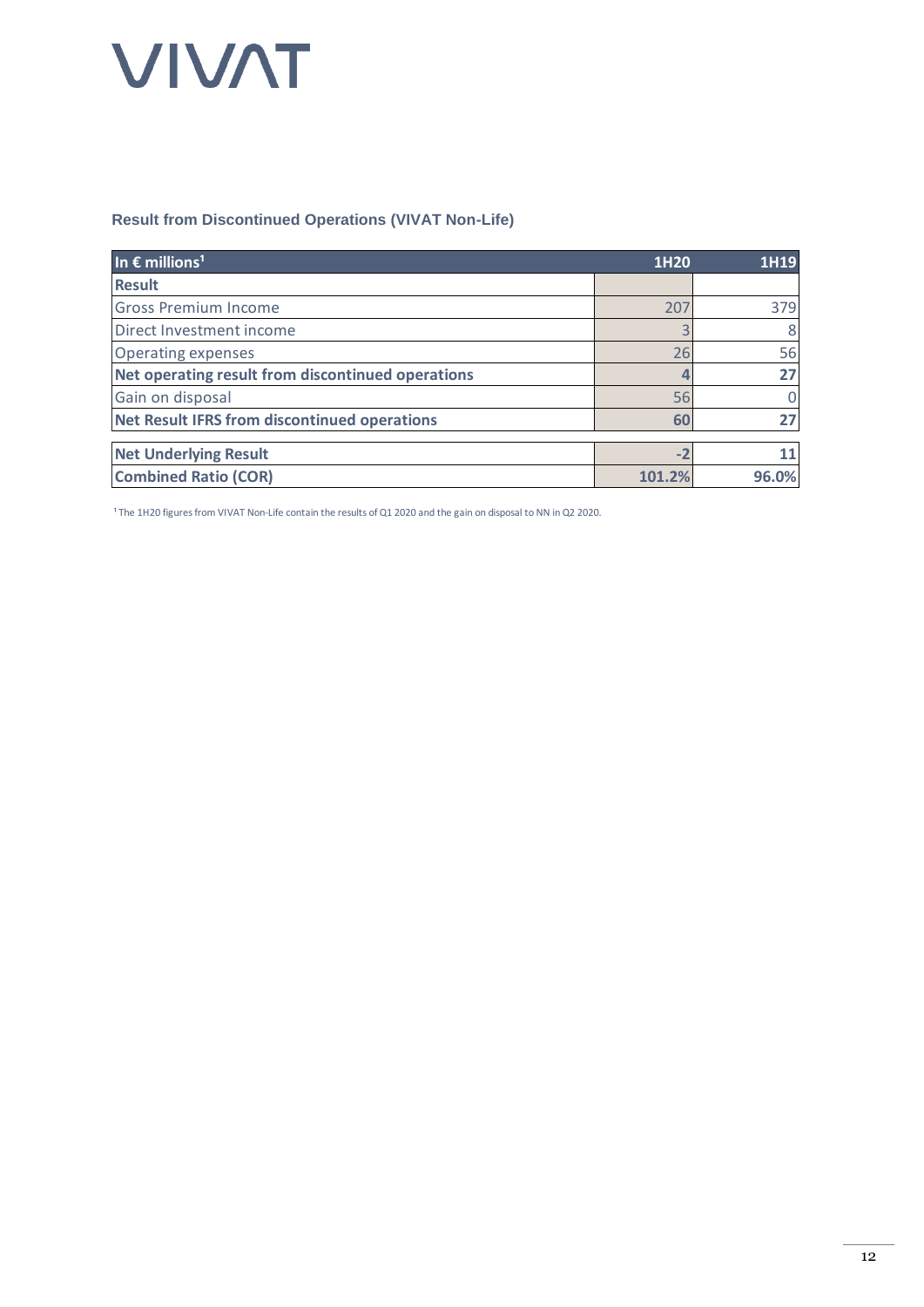#### **Alternative Performance Measures**

This press release contains alternative performance measures (APM's) in addition to the figures which have been prepared in accordance with the International Financial Reporting Standards (IFRS).

- *Definition and usefulness of Net Underlying Result (NUR):* Net Result IFRS of VIVAT has a high volatility as result of the valuation of all assets and liabilities on a fair value basis. In the NUR major fair value movements as result of market developments and parameter changes have been eliminated from IFRS-result. VIVAT believes that the NUR provides useful information to stakeholders and investors which results in greater comparability of results with peers and that it enhances their understanding on the financial impact of management decisions (e.g. re-risking of investments, additional cost-savings). The NUR should be viewed as complementary to, and not as a substitute for Net Result IFRS.
- *Limitations of the usefulness Net Underlying Result:* The large difference between Net Result IFRS and NUR is driven by a number of items.

Besides the result of new business the NUR also includes realisation of interest and technical results on the existing (old) business portfolio. As VIVAT values virtually all of its assets and liabilities on a fair value basis, these specific results are already included within Equity. Reported results on existing (old) portfolio in NUR are reversed in net result IFRS by means of a change in the LAT shortfall. The NUR is therefore not a full reflection of economic value added.

The increase in NUR is partly driven by the interest income on derivatives that will balance out when these instruments mature. This impact is offset by the fair value of technical provisions (LAT shortfall) in the net result IFRS, whilst any changes in LAT shortfall have been excluded from the net underlying result. This therefore increases the difference between NUR and net result IFRS.

Given the complexity in valuation of derivatives it is not possible to fully eliminate all fair value movements from NUR. This could lead to distortion in comparability of figures between different periods. In addition to the impact of additional investment income from derivatives the increase of the NUR was also supported by ongoing re-risking activities, lower costs and lower interest expenses.

Further differences between NUR and net result IFRS relate to the above mentioned one-off items (longevity reinsurance and DTA adjustment) that had a negative impact on the net result IFRS but were excluded from the NUR.